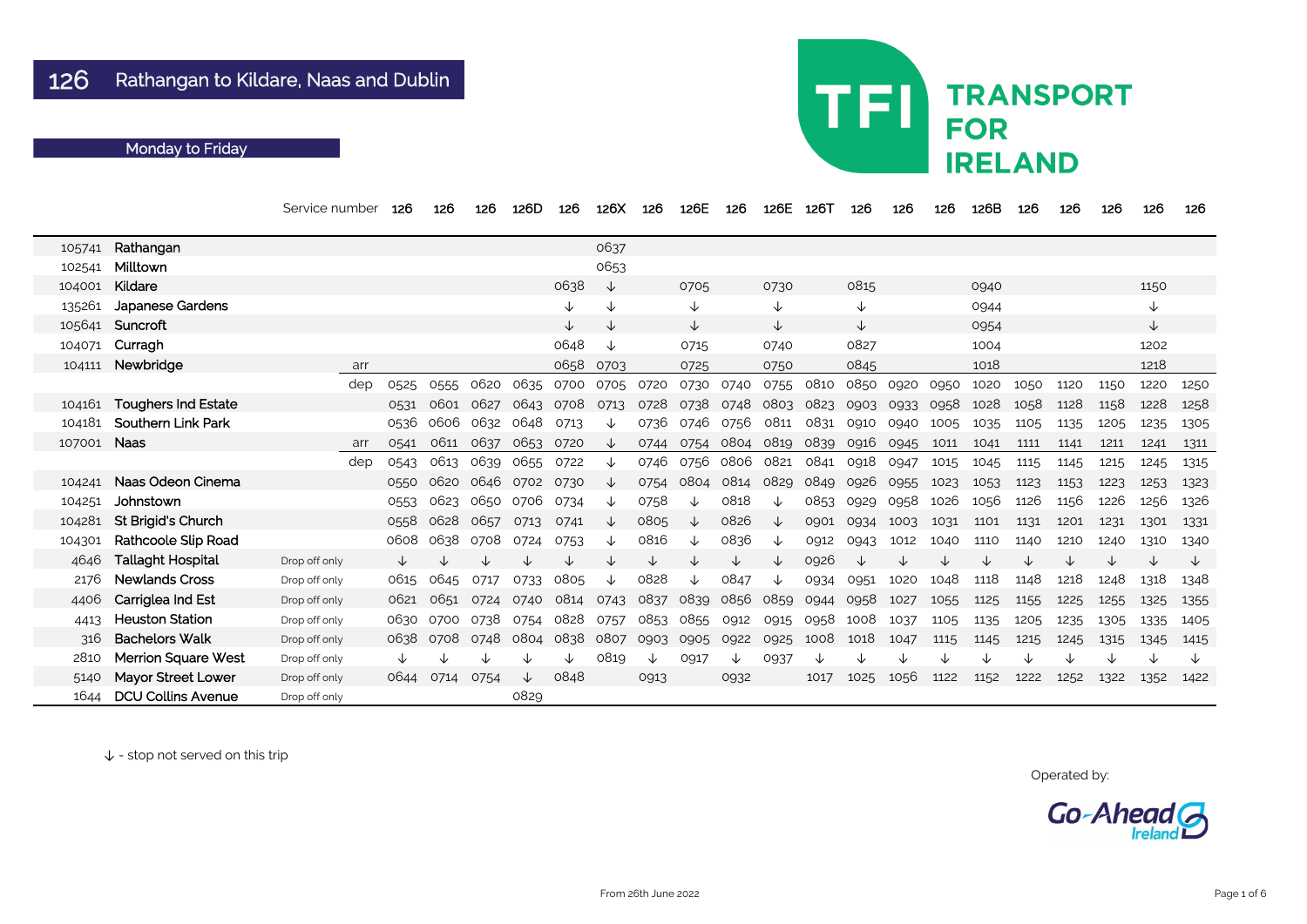|        |                            | Service number | 126  | 126  | 126          | 126  | 126A         | 126  | 126  | 126  | 126            | 126  | 126          | 126  | 126  | 126  | 126          | 126  |  |
|--------|----------------------------|----------------|------|------|--------------|------|--------------|------|------|------|----------------|------|--------------|------|------|------|--------------|------|--|
| 105741 | Rathangan                  |                |      |      |              |      | 1421         |      |      |      |                |      |              |      |      |      |              |      |  |
| 102541 | Milltown                   |                |      |      |              |      | $\downarrow$ |      |      |      |                |      |              |      |      |      |              |      |  |
| 104001 | Kildare                    |                |      |      | 1345         |      | 1445         |      |      |      | 1650           |      | 1755         |      | 2010 |      | 2210         |      |  |
| 135261 | Japanese Gardens           |                |      |      | $\downarrow$ |      | 1449         |      |      |      | $\downarrow$   |      | ↓            |      | V    |      | $\downarrow$ |      |  |
|        | 105641 Suncroft            |                |      |      | ↓            |      | ↓            |      |      |      | $\downarrow$   |      | $\downarrow$ |      | V    |      | $\downarrow$ |      |  |
|        | 104071 Curragh             |                |      |      | 1357         |      | 1457         |      |      |      | 1702           |      | 1805         |      | 2020 |      | 2220         |      |  |
| 104111 | Newbridge                  | arr            |      |      | 1415         |      | 1515         |      |      |      | 1718           |      | 1818         |      | 2030 |      | 2230         |      |  |
|        |                            | dep            | 1320 | 1350 | 1420         | 1450 | 1520         | 1550 | 1620 | 1650 | 1720           | 1750 | 1820         | 1932 | 2032 | 2132 | 2232         | 2332 |  |
|        | 104161 Toughers Ind Estate |                | 1328 | 1358 | 1428         | 1458 | 1528         | 1558 | 1628 | 1658 | 1728           | 1758 | 1828         | 1939 | 2039 | 2139 | 2239         | 2339 |  |
| 104181 | <b>Southern Link Park</b>  |                | 1335 | 1405 | 1435         | 1505 | 1535         | 1605 | 1635 | 1705 | 1735           | 1805 | 1835         | 1944 | 2044 | 2144 | 2244         | 2344 |  |
| 107001 | <b>Naas</b>                | arr            | 1341 | 1411 | 1441         | 1511 | 1541         | 1614 | 1644 | 1714 | 1744           | 1811 | 1841         | 1949 | 2049 | 2149 | 2249         | 2349 |  |
|        |                            | dep            | 1345 | 1415 | 1445         | 1515 | 1545         | 1616 | 1646 | 1716 | 1746           | 1816 | 1846         | 1951 | 2051 | 2151 | 2251         | 2351 |  |
| 104241 | Naas Odeon Cinema          |                | 1353 | 1423 | 1453         | 1523 | 1553         | 1625 | 1655 | 1725 | 1755           | 1824 | 1854         | 1958 | 2058 | 2158 | 2258         | 2358 |  |
| 104251 | Johnstown                  |                | 1356 | 1426 | 1456         | 1526 | 1556         | 1628 | 1658 | 1728 | 1758           | 1827 | 1857         | 2001 | 2101 | 2201 | 2301         | 0001 |  |
| 104281 | St Brigid's Church         |                | 1401 | 1431 | 1501         | 1531 | 1601         | 1635 | 1705 | 1735 | 1805           | 1832 | 1902         | 2006 | 2106 | 2206 | 2306         | 0006 |  |
| 104301 | <b>Rathcoole Slip Road</b> |                | 1410 | 1440 | 1510         | 1540 | 1610         | 1645 | 1715 | 1745 | 1815           | 1841 | 1911         | 2016 | 2116 | 2216 | 2316         | 0016 |  |
| 4646   | <b>Tallaght Hospital</b>   | Drop off only  |      |      |              |      |              |      |      |      |                |      |              |      |      | ◡    | ◡            | ↓    |  |
| 2176   | <b>Newlands Cross</b>      | Drop off only  | 1418 | 1448 | 1518         | 1548 | 1618         | 1653 | 1723 | 1753 | 1823           | 1849 | 1919         | 2023 | 2123 | 2223 | 2323         | 0023 |  |
| 4406   | <b>Carriglea Ind Est</b>   | Drop off only  | 1425 | 1455 | 1525         | 1555 | 1625         | 1700 | 1730 | 1800 | 1830           | 1856 | 1926         | 2029 | 2129 | 2229 | 2329         | 0029 |  |
| 4413   | <b>Heuston Station</b>     | Drop off only  | 1435 | 1505 | 1535         | 1605 | 1635         | 1710 | 1740 | 1810 | 1840 1906      |      | 1936         | 2038 | 2138 | 2238 | 2338         | 0038 |  |
| 316    | <b>Bachelors Walk</b>      | Drop off only  | 1445 | 1515 | 1545         | 1615 | 1645 1720    |      | 1750 |      | 1820 1850 1916 |      | 1946         | 2044 | 2144 | 2244 | 2344         | 0044 |  |
| 2810   | <b>Merrion Square West</b> | Drop off only  |      |      |              |      |              |      |      |      |                |      |              | ↓    |      | ↓    | ↓            | ↓    |  |
| 5140   | <b>Mayor Street Lower</b>  | Drop off only  | 1454 | 1522 | 1552         | 1622 | 1652         | 1727 | 1757 | 1827 | 1857           | 1923 | 1953         | 2050 | 2150 | 2250 | 2350 0050    |      |  |
| 1644   | <b>DCU Collins Avenue</b>  | Drop off only  |      |      |              |      |              |      |      |      |                |      |              |      |      |      |              |      |  |

# TFI **TRANSPORT FOR IRELAND**

Operated by:



### Monday to Friday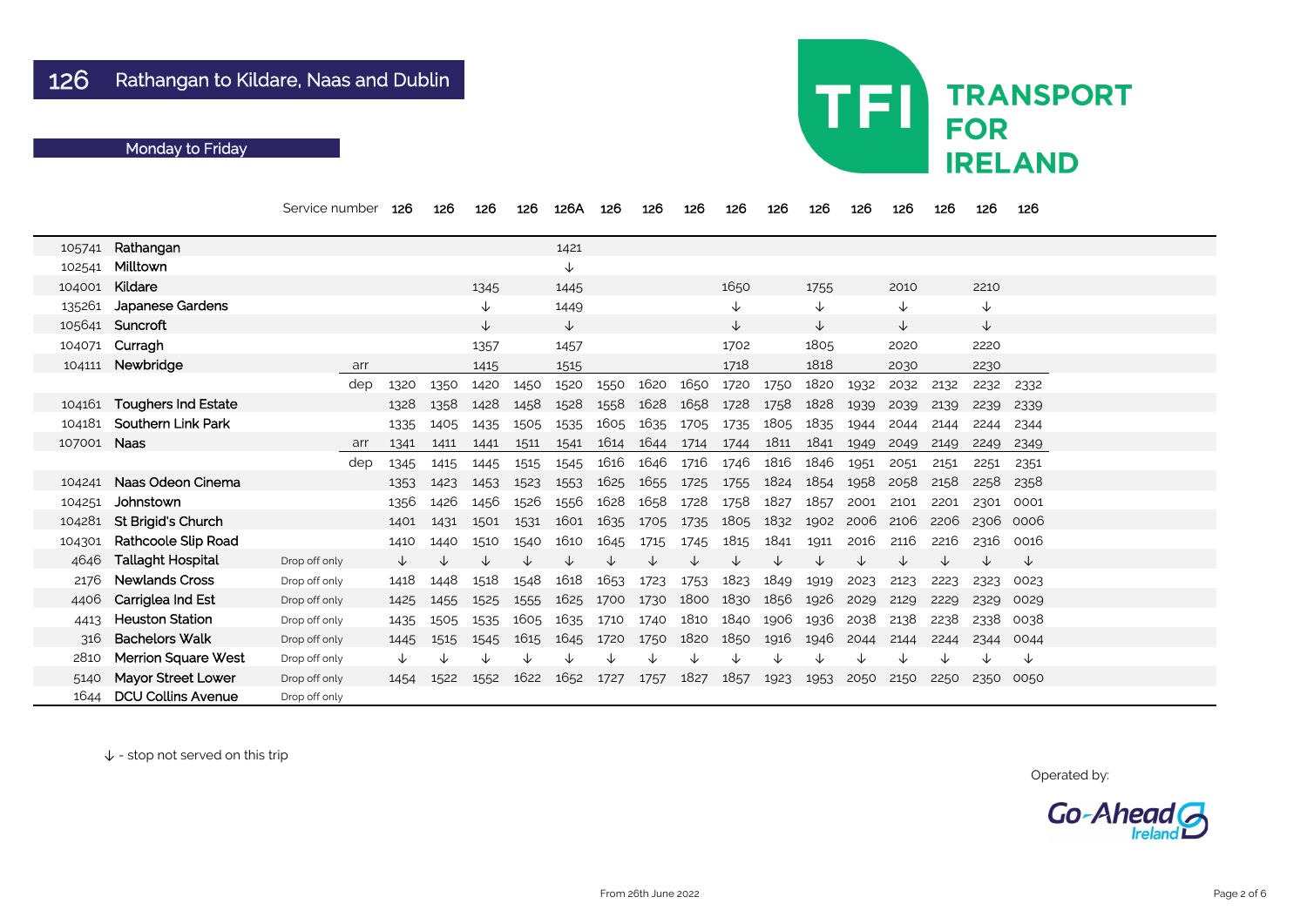### **Saturday**

|        |                            | Service number | 126  | 126  | 126  | 126  | 126          | 126  | 126          | 126  | 126B | 126  | 126  | 126  | 126          | 126  | 126  | 126  | 126          | 126  | 126A | 126  |
|--------|----------------------------|----------------|------|------|------|------|--------------|------|--------------|------|------|------|------|------|--------------|------|------|------|--------------|------|------|------|
| 105741 | Rathangan                  |                |      |      | 0645 |      |              |      | 0838         |      |      |      |      |      |              |      |      |      |              |      | 1430 |      |
| 104001 | Kildare                    |                |      |      | 0705 |      | 0805         |      | 0858         |      | 0940 |      |      |      | 1150         |      |      |      | 1350         |      | 1450 |      |
| 135261 | <b>Japanese Gardens</b>    |                |      |      | ↓    |      | $\downarrow$ |      | $\downarrow$ |      | 0945 |      |      |      | $\downarrow$ |      |      |      | $\downarrow$ |      | 1455 |      |
| 105641 | Suncroft                   |                |      |      | ↓    |      | $\downarrow$ |      | $\downarrow$ |      | 0955 |      |      |      | ↓            |      |      |      | $\downarrow$ |      | ↓    |      |
| 104071 | Curragh                    |                |      |      | 0715 |      | 0815         |      | 0908         |      | 1005 |      |      |      | 1200         |      |      |      | 1400         |      | 1500 |      |
| 104111 | Newbridge                  | arr            |      |      | 0725 |      | 0825         |      | 0918         |      | 1018 |      |      |      | 1218         |      |      |      | 1418         |      | 1518 |      |
|        |                            | dep            | 0632 | 0702 | 0727 | 0757 | 0827         | 0850 | 0920         | 0950 | 1020 | 1050 | 1120 | 1150 | 1220         | 1250 | 1320 | 1350 | 1420         | 1450 | 1520 | 1550 |
| 104161 | <b>Toughers Ind Estate</b> |                | 0639 | 0709 | 0734 | 0804 | 0834         | 0857 | 0928         | 0958 | 1028 | 1058 | 1128 | 1158 | 1228         | 1258 | 1328 | 1358 | 1428         | 1458 | 1528 | 1558 |
| 104181 | <b>Southern Link Park</b>  |                | 0644 | 0714 | 0739 | 0809 | 0839         | 0903 | 0934         | 1004 | 1034 | 1104 | 1134 | 1204 | 1234         | 1304 | 1334 | 1404 | 1434         | 1504 | 1534 | 1604 |
| 107001 | <b>Naas</b>                | arr            | 0650 | 0720 | 0745 | 0815 | 0845         | 0910 | 0941         | 1011 | 1041 | 1113 | 1143 | 1211 | 1241         | 1312 | 1342 | 1412 | 1442         | 1512 | 1542 | 1611 |
|        |                            | dep            | 0652 | 0722 | 0747 | 0817 | 0847         | 0912 | 0943         | 1013 | 1043 | 1115 | 1145 | 1215 | 1245         | 1315 | 1345 | 1415 | 1445         | 1515 | 1545 | 1613 |
| 104241 | Naas Odeon Cinema          |                | 0659 | 0729 | 0754 | 0824 | 0854         | 0920 | 0951         | 1021 | 1051 | 1123 | 1153 | 1225 | 1255         | 1325 | 1355 | 1425 | 1455         | 1525 | 1555 | 1621 |
| 104251 | Johnstown                  |                | 0702 | 0732 | 0757 | 0827 | 0857         | 0924 | 0955         | 1025 | 1055 | 1127 | 1157 | 1229 | 1259         | 1329 | 1359 | 1429 | 1459         | 1529 | 1559 | 1625 |
| 104281 | <b>St Brigid's Church</b>  |                | 0707 | 0737 | 0802 | 0832 | 0902         | 0930 | 1001         | 1031 | 1101 | 1133 | 1203 | 1235 | 1305         | 1335 | 1405 | 1435 | 1505         | 1535 | 1605 | 1631 |
| 104301 | Rathcoole Slip Road        |                | 0716 | 0746 | 0811 | 0841 | 0911         | 0939 | 1010         | 1040 | 1110 | 1142 | 1212 | 1244 | 1314         | 1344 | 1414 | 1444 | 1514         | 1544 | 1614 | 1640 |
| 2176   | <b>Newlands Cross</b>      | Drop off only  | 0723 | 0753 | 0818 | 0848 | 0918         | 0946 | 1017         | 1047 | 1117 | 1149 | 1219 | 1251 | 1321         | 1351 | 1421 | 1451 | 1521         | 1551 | 1621 | 1647 |
| 4406   | Carriglea Ind Est          | Drop off only  | 0729 | 0759 | 0824 | 0854 | 0924         | 0953 | 1024         | 1054 | 1124 | 1156 | 1226 | 1258 | 1328         | 1358 | 1428 | 1458 | 1528         | 1558 | 1628 | 1654 |
| 4413   | <b>Heuston Station</b>     | Drop off only  | 0738 | 0808 | 0834 | 0904 | 0934         | 1003 | 1034         | 1104 | 1134 | 1206 | 1236 | 1308 | 1338         | 1408 | 1438 | 1508 | 1538         | 1608 | 1638 | 1704 |
| 316    | <b>Bachelors Walk</b>      | Drop off only  | 0744 | 0814 | 0842 | 0912 | 0942         | 1011 | 1042         | 1112 | 1142 | 1214 | 1244 | 1316 | 1346         | 1416 | 1446 | 1516 | 1546         | 1616 | 1646 | 1712 |
| 5140   | <b>Mayor Street Lower</b>  | Drop off only  | 0750 | 0820 | 0849 | 0919 | 0949         | 1018 | 1049         | 1119 | 1149 | 1221 | 1251 | 1323 | 1353         | 1423 | 1453 | 1523 | 1553         | 1623 | 1653 | 1719 |

↓ - stop not served on this trip

## TFI **TRANSPORT FOR IRELAND**

Operated by:

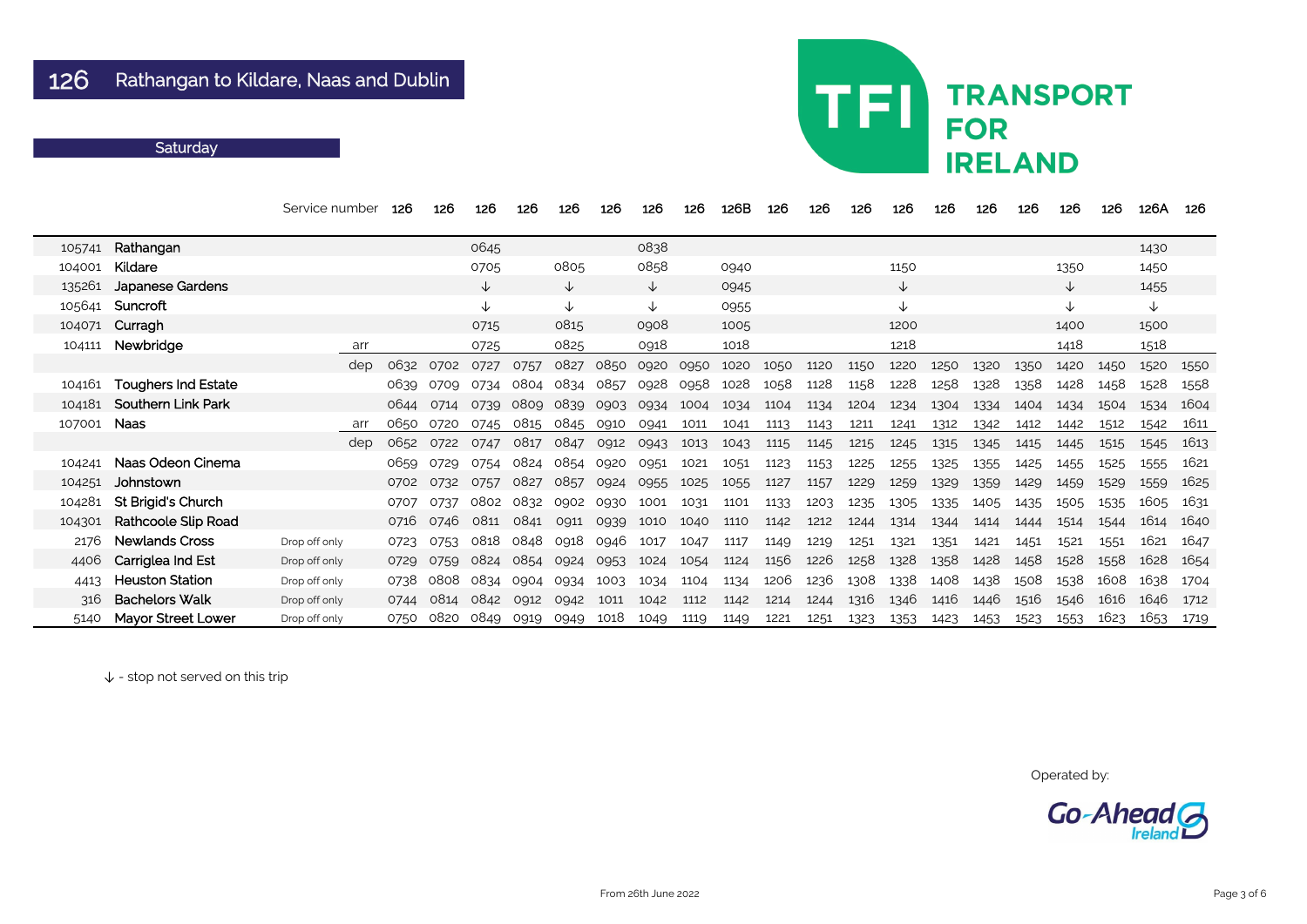### **Saturday**

|        |                            | Service number |     | 126  | 126  | 126          | 126          | 126  | 126          | 126  | 126          | 126  |
|--------|----------------------------|----------------|-----|------|------|--------------|--------------|------|--------------|------|--------------|------|
| 105741 | Rathangan                  |                |     |      |      |              |              |      |              |      |              |      |
| 104001 | Kildare                    |                |     |      |      | 1650         | 1805         |      | 2010         |      | 2210         |      |
| 135261 | <b>Japanese Gardens</b>    |                |     |      |      | $\downarrow$ | $\downarrow$ |      | $\downarrow$ |      | $\downarrow$ |      |
| 105641 | Suncroft                   |                |     |      |      | $\downarrow$ | $\downarrow$ |      | $\downarrow$ |      | $\downarrow$ |      |
| 104071 | Curragh                    |                |     |      |      | 1700         | 1815         |      | 2020         |      | 2220         |      |
| 104111 | Newbridge                  |                | arr |      |      | 1715         | 1825         |      | 2030         |      | 2230         |      |
|        |                            |                | dep | 1620 | 1650 | 1720         | 1832         | 1932 | 2032         | 2132 | 2232         | 2332 |
| 104161 | <b>Toughers Ind Estate</b> |                |     | 1628 | 1658 | 1728         | 1839         | 1939 | 2039         | 2139 | 2239         | 2339 |
| 104181 | <b>Southern Link Park</b>  |                |     | 1634 | 1704 | 1734         | 1844         | 1944 | 2044         | 2144 | 2244         | 2344 |
| 107001 | <b>Naas</b>                |                | arr | 1641 | 1711 | 1741         | 1850         | 1950 | 2050         | 2150 | 2250         | 2350 |
|        |                            |                | dep | 1643 | 1713 | 1743         | 1852         | 1952 | 2052         | 2152 | 2252         | 2352 |
| 104241 | Naas Odeon Cinema          |                |     | 1651 | 1721 | 1751         | 1859         | 1959 | 2059         | 2159 | 2259         | 2359 |
| 104251 | Johnstown                  |                |     | 1655 | 1725 | 1755         | 1902         | 2002 | 2102         | 2202 | 2302         | 0002 |
| 104281 | St Brigid's Church         |                |     | 1701 | 1731 | 1801         | 1907         | 2007 | 2107         | 2207 | 2307         | 0007 |
| 104301 | <b>Rathcoole Slip Road</b> |                |     | 1710 | 1740 | 1810         | 1916         | 2016 | 2116         | 2216 | 2316         | 0016 |
| 2176   | <b>Newlands Cross</b>      | Drop off only  |     | 1717 | 1747 | 1817         | 1923         | 2023 | 2123         | 2223 | 2323         | 0023 |
| 4406   | Carriglea Ind Est          | Drop off only  |     | 1724 | 1754 | 1824         | 1929         | 2029 | 2129         | 2229 | 2329         | 0029 |
| 4413   | <b>Heuston Station</b>     | Drop off only  |     | 1734 | 1804 | 1834         | 1938         | 2038 | 2138         | 2238 | 2338         | 0038 |
| 316    | <b>Bachelors Walk</b>      | Drop off only  |     | 1742 | 1812 | 1842         | 1944         | 2044 | 2144         | 2244 | 2344         | 0044 |
| 5140   | <b>Mayor Street Lower</b>  | Drop off only  |     | 1749 | 1819 | 1849         | 1950         | 2050 | 2150         | 2250 | 2350         | 0050 |

↓ - stop not served on this trip



Operated by:

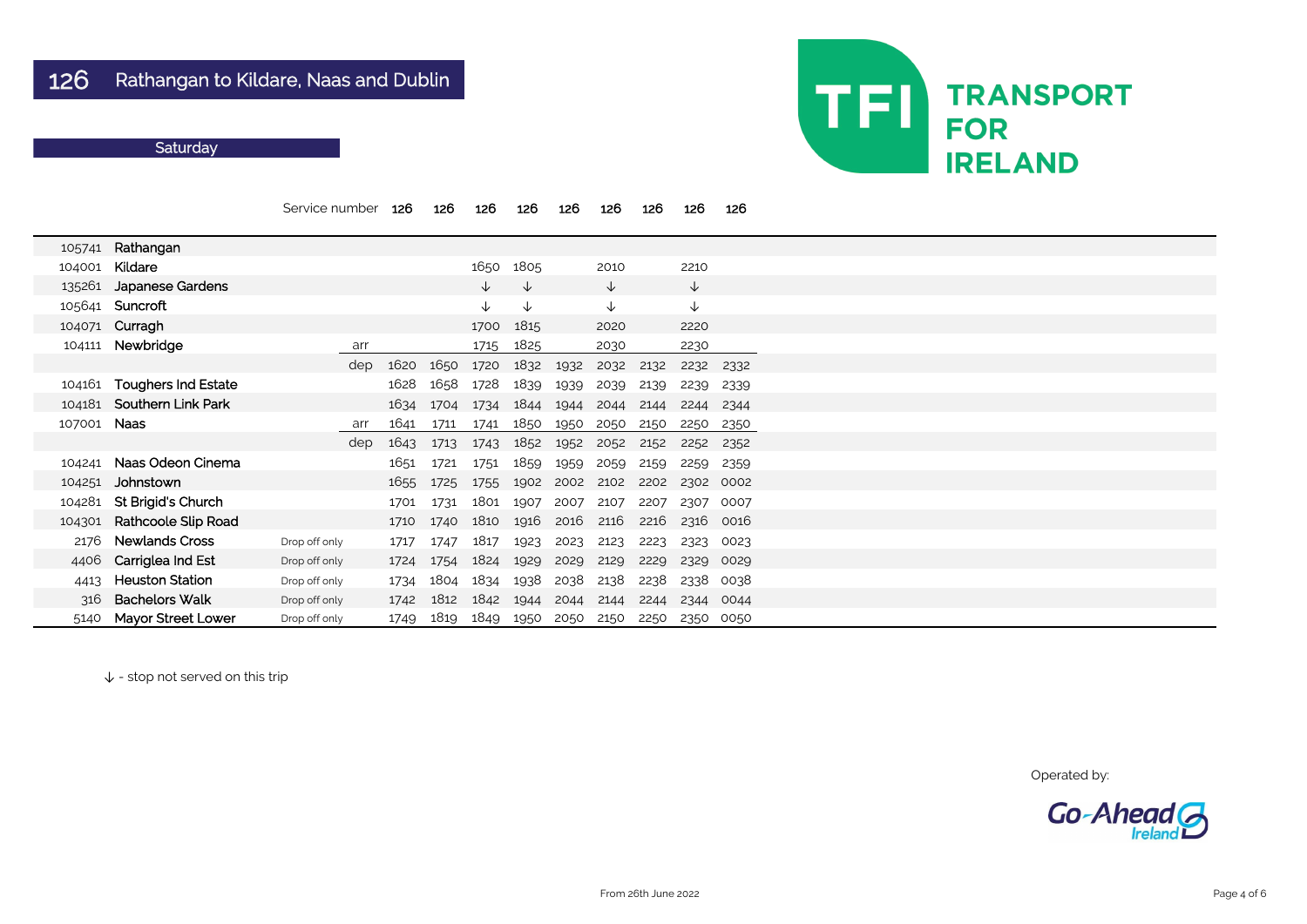|        |                            | Service number | 126  | 126  | 126  | 126  | 126  | 126  | 126  | 126  | 126  | 126  | 126  | 126  | 126  | 126  | 126  | 126  | 126  | 126  | 126  | 126U |
|--------|----------------------------|----------------|------|------|------|------|------|------|------|------|------|------|------|------|------|------|------|------|------|------|------|------|
| 105741 | Rathangan                  |                |      |      |      | 0945 |      |      |      |      |      |      |      |      |      |      |      |      |      |      |      |      |
| 104001 | Kildare                    |                |      | 0840 |      | 1005 |      | 1105 |      |      |      | 1255 |      |      |      | 1455 |      |      |      | 1655 | 1805 | 1910 |
| 104071 | Curragh                    |                |      | 0850 |      | 1015 |      | 1115 |      |      |      | 1305 |      |      |      | 1505 |      |      |      | 1705 | 1815 | 1920 |
| 104111 | Newbridge                  | arr            |      | 0900 |      | 1030 |      | 1128 |      |      |      | 1318 |      |      |      | 1518 |      |      |      | 1718 | 1828 | 1930 |
|        |                            | dep            | 0802 | 0902 | 1002 | 1032 | 1102 | 1132 | 1150 | 1220 | 1250 | 1320 | 1350 | 1420 | 1450 | 1520 | 1550 | 1620 | 1650 | 1720 | 1832 | 1932 |
| 104161 | <b>Toughers Ind Estate</b> |                | 0809 | 0909 | 1009 | 1039 | 1109 | 1139 | 1158 | 1228 | 1258 | 1328 | 1358 | 1428 | 1458 | 1528 | 1558 | 1628 | 1658 | 1728 | 1839 | 1939 |
| 104181 | <b>Southern Link Park</b>  |                | 0814 | 0914 | 1014 | 1044 | 1114 | 1144 | 1204 | 1234 | 1304 | 1334 | 1404 | 1434 | 1504 | 1534 | 1604 | 1634 | 1704 | 1734 | 1844 | 1944 |
| 107001 | <b>Naas</b>                | arr            | 0820 | 0920 | 1020 | 1050 | 1120 | 1150 | 1210 | 1241 | 1311 | 1341 | 1411 | 1441 | 1511 | 1541 | 1611 | 1641 | 1711 | 1741 | 1850 | 1950 |
|        |                            | dep            | 0822 | 0922 | 1022 | 1052 | 1122 | 1152 | 1212 | 1243 | 1313 | 1343 | 1413 | 1443 | 1513 | 1543 | 1613 | 1643 | 1713 | 1743 | 1851 | 1951 |
| 104241 | Naas Odeon Cinema          |                | 0829 | 0929 | 1029 | 1059 | 1129 | 1159 | 1220 | 1251 | 1321 | 1351 | 1421 | 1451 | 1521 | 1551 | 1621 | 1651 | 1721 | 1750 | 1858 | 1958 |
| 104251 | Johnstown                  |                | 0832 | 0932 | 1032 | 1102 | 1132 | 1202 | 1224 | 1255 | 1325 | 1355 | 1425 | 1455 | 1525 | 1555 | 1625 | 1655 | 1725 | 1754 | 1901 | 2001 |
| 104281 | St Brigid's Church         |                | 0837 | 0937 | 1037 | 1107 | 1137 | 1207 | 1230 | 1301 | 1331 | 1401 | 1431 | 1501 | 1531 | 1601 | 1631 | 1701 | 1731 | 1800 | 1906 | 2006 |
| 104301 | Rathcoole Slip Road        |                | 0846 | 0946 | 1046 | 1116 | 1146 | 1216 | 1239 | 1310 | 1340 | 1410 | 1440 | 1510 | 1540 | 1610 | 1640 | 1710 | 1740 | 1809 | 1915 | 2015 |
| 2176   | <b>Newlands Cross</b>      | Drop off only  | 0853 | 0953 | 1053 | 1123 | 1153 | 1223 | 1246 | 1317 | 1347 | 1417 | 1447 | 1517 | 1547 | 1617 | 1647 | 1717 | 1747 | 1816 | 1922 | 2022 |
| 4406   | Carriglea Ind Est          | Drop off only  | 0859 | 0959 | 1059 | 1129 | 1159 | 1229 | 1253 | 1324 | 1354 | 1424 | 1454 | 1524 | 1554 | 1624 | 1654 | 1724 | 1754 | 1823 | 1928 | 2028 |
| 4413   | <b>Heuston Station</b>     | Drop off only  | 0908 | 1008 | 1108 | 1138 | 1208 | 1238 | 1303 | 1334 | 1404 | 1434 | 1504 | 1534 | 1604 | 1634 | 1704 | 1734 | 1804 | 1833 | 1937 | 2037 |
| 316    | <b>Bachelors Walk</b>      | Drop off only  | 0914 | 1014 | 1114 | 1144 | 1214 | 1244 | 1311 | 1342 | 1412 | 1442 | 1512 | 1542 | 1612 | 1642 | 1712 | 1742 | 1812 | 1841 | 1943 | 2043 |
| 2810   | <b>Merrion Square West</b> | Drop off only  |      |      |      |      |      |      | ↓    |      |      |      |      |      |      |      |      |      |      |      |      | 2053 |
| 5140   | <b>Mayor Street Lower</b>  | Drop off only  | 0920 | 1020 | 1120 | 1150 | 1220 | 1250 | 1318 | 1349 | 1419 | 1449 | 1519 | 1549 | 1619 | 1649 | 1719 | 1750 | 1820 | 1849 | 1949 | ╰┸   |
| 767    | <b>UCD</b>                 | Drop off only  |      |      |      |      |      |      |      |      |      |      |      |      |      |      |      |      |      |      |      | 2108 |

# **TRANSPORT FOR IRELAND**

TFI

Operated by:



## Sunday & Public Holidays